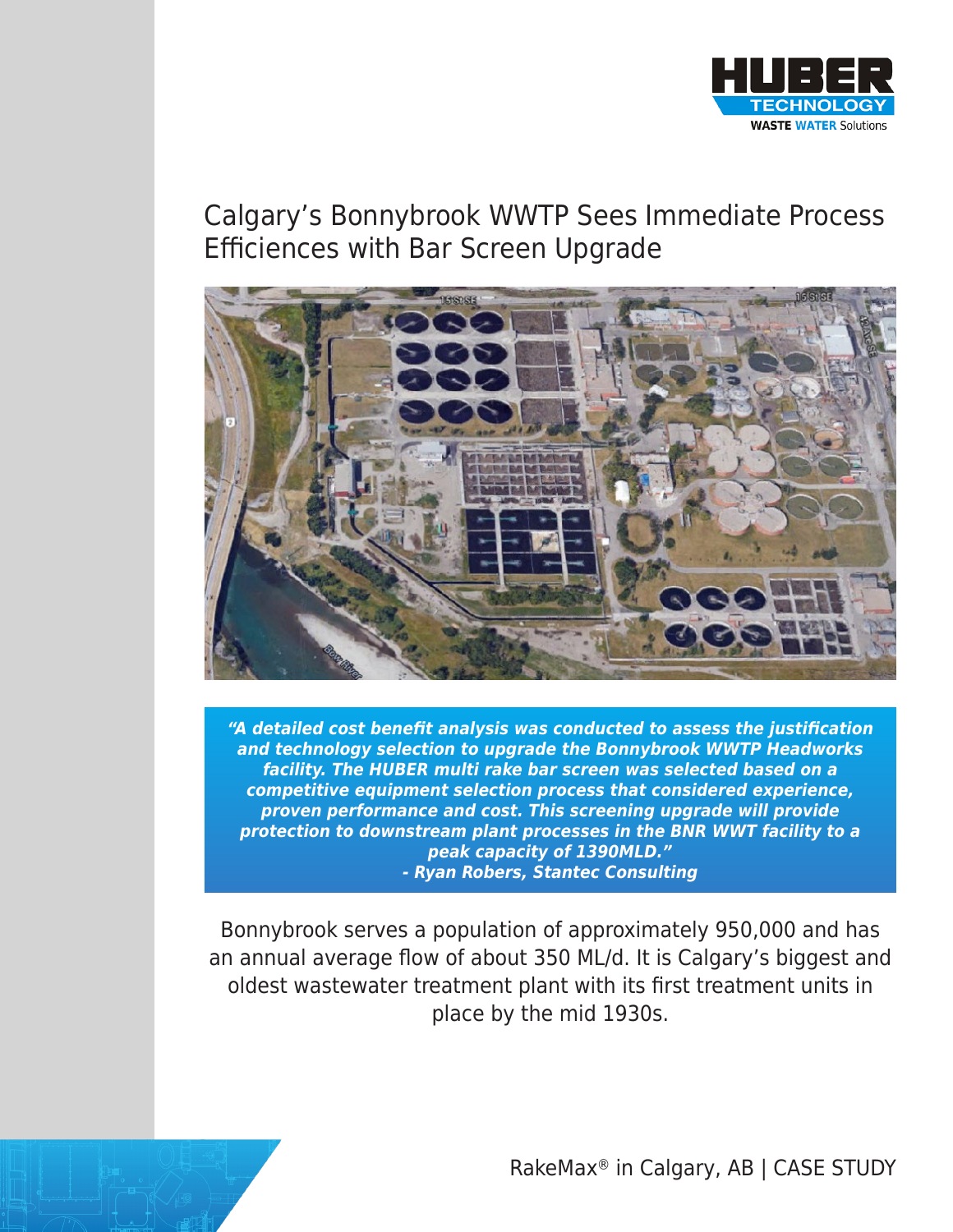



The high cost of maintenance and unsatisfactory performance of the aging equipment in the Bonnybrook headworks made it clear to The City of Calgary that significant changes were in order. To add to issues, the poorly performing headworks allowed screenings to pass to the downstream process units causing operational and maintenance problems.

The City of Calgary opened a competitive selection process in order to gather information and make fact-based determinations about the selection of the equipment and the expertise they would chose to guide what would be a major implementation. HUBER obtained the highest ranking in this process and based on the equipment shop drawings provided by HUBER, detailed design was finalized to suit HUBER equipment.

"Our two major areas of change were in the aesthetics of the plant and the quantity of screening removed. The new headworks screens remove approximately three times what we were removing in the old facility. The visual difference is quite stark. The primary clarifiers, primary sludge thickeners and all weirs are practically clean."

- Zorica Knezevic, The City of Calgary, Senior Project Engineer, Bonnybrook WWTP

**Replacing the Old Facility**

Age determined much of the plan. At 30-40 years old, the facility was simply worn out. The technology was also antiquated. The City considered replacing the old equipment, but realized that this option would render it impossible to achieve the same treatment capacity that a completely new facility would provide.

"We're still pretty early in our experience with our new facility but have been impressed with the performance of the HUBER bar screen and washpress thus far. We're looking forward to seeing the impact to our system and its performance long term."

- Zorica Knezevic, The City of Calgary, Senior Project Engineer, Bonnybrook WWTP

## **Vastly and Immediately Improved**

After replacing the old facility, Calgary's process performance immediately improved. The visual appearance of the primary clarifier surface and weirs and primary sludge thickener surface and weirs is vastly improved. In the old facility, weirs and clarifier surfaces were loaded with floatables and unsightly materials.

After the new headworks was placed in service, weirs and clarifiers are amazingly clean. The amount of screenings and grit collected in the new facility triples what the old facility was able to remove. Extracting these new volumes definitely produces cleaner liquid stream throughout the plant and it also greatly reduces stress on downstream units.